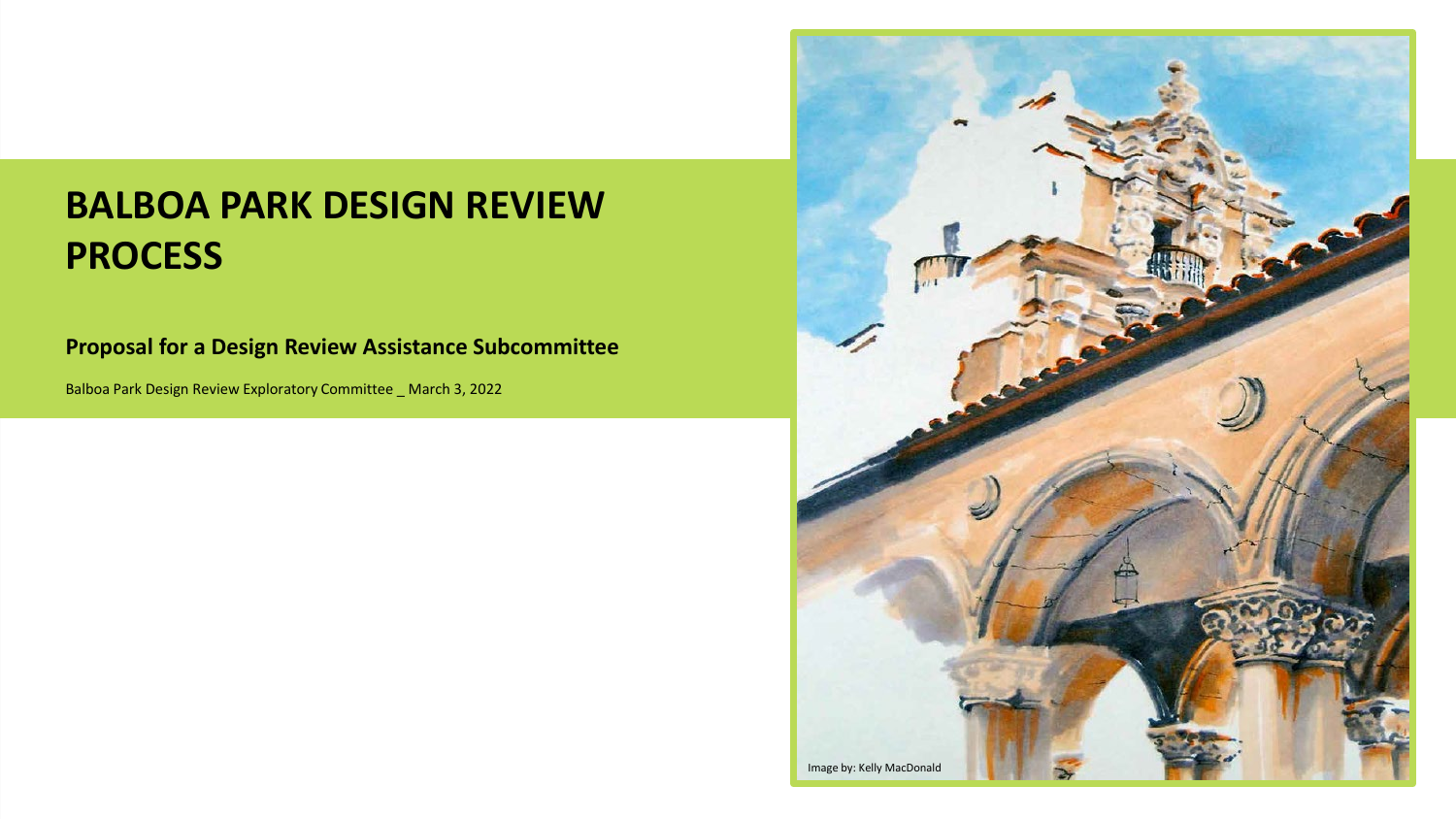## **Purpose** of **presentation**

To outline our proposal to establish an Advisory Subcommittee of the Balboa Park Committee to evaluate potential projects at the request of the Committee – in response to encouragement received from the Balboa Park Committee at its April 1, 2021 meeting.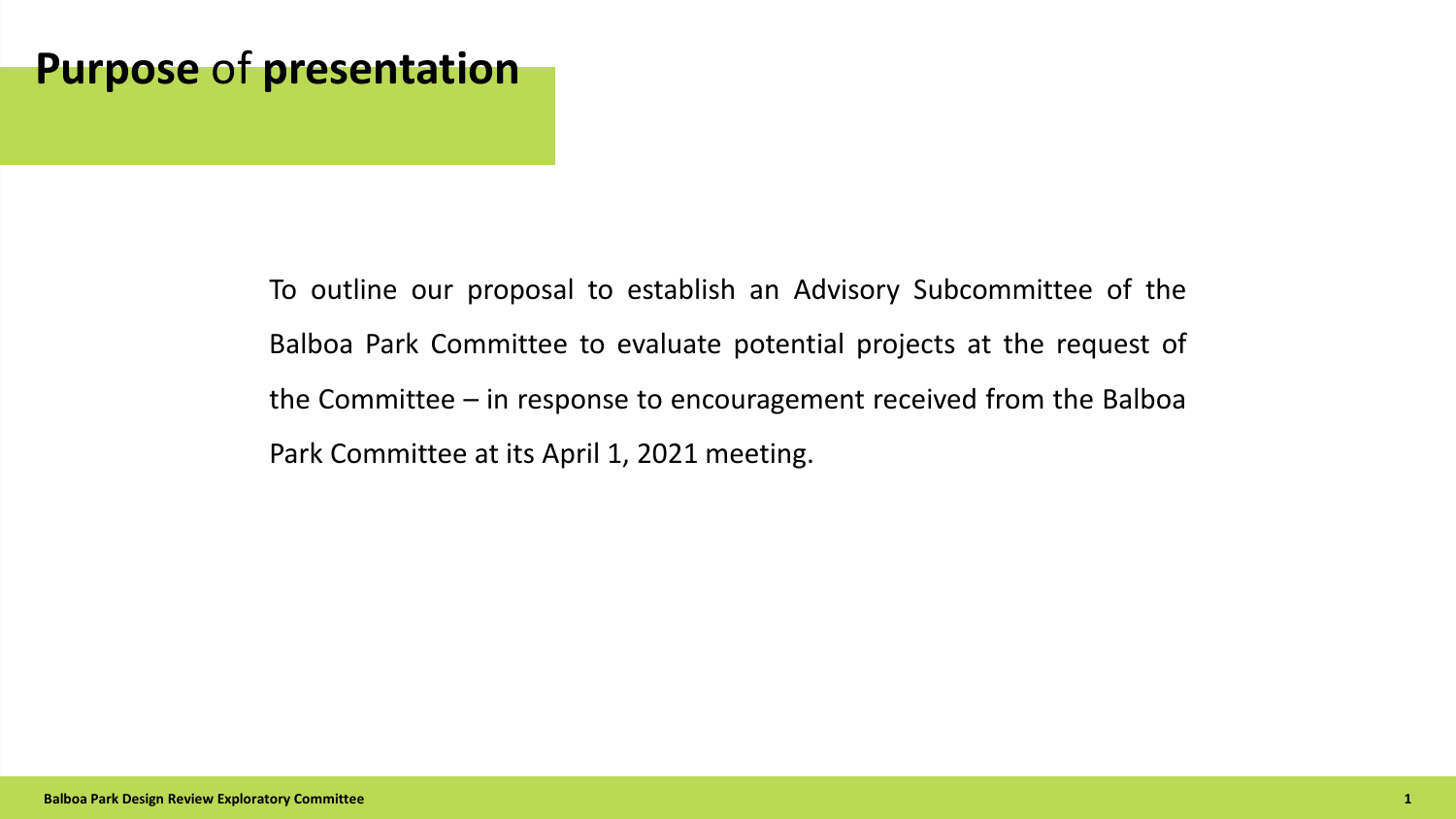## **Balboa Park Design Review Exploratory Committee**

**Composed of diverse individuals with highly relevant expertise, experience, and responsibilities.**

**Michelle Abelia-Shon**, Parks & Rec Department **Kevin Carpenter**, Committee of 100 **Christina Chadwick**, Parks & Rec Department **Jackie Higgins**, Forever Balboa Park **Jim Kidrick**, Balboa Park Cultural Partnership **Bill Lawrence**, Balboa Park Cultural Partnership **David Marshall**, Forever Balboa Park **Connie Matsui**, Forever Balboa Park **René Smith**, Committee of 100 **Mike Stepner**, Exploratory Committee Chair, Committee of 100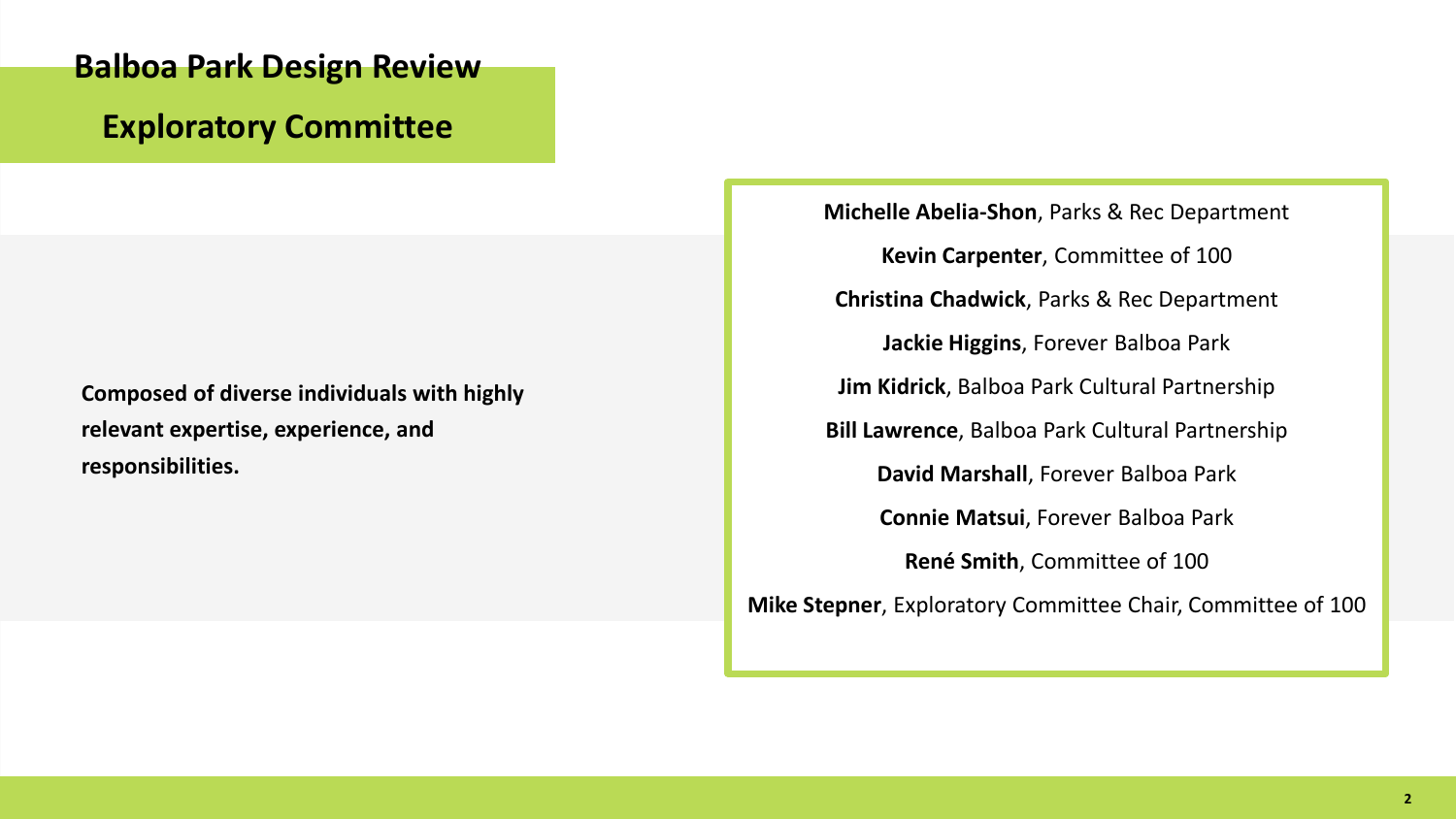#### **Why** we **came about**

**Controversy and polarization over projects proposed for Balboa Park.**

#### **Concerns regarding design of:**

- The Plaza de Panama
- Pan American Plaza revitalization
- West Mesa Comfort Stations

#### **Feedback from Balboa Park Stakeholders**

"Design review by volunteer professionals has, in the past, saved time and money as well as resulted in successful improvements in the park." *(Committee of 100)*

"The new [design] committee will help maintain Balboa Park's historic character, charm, and beauty without complicating the approval process for park projects." *(Friends of Balboa Park)*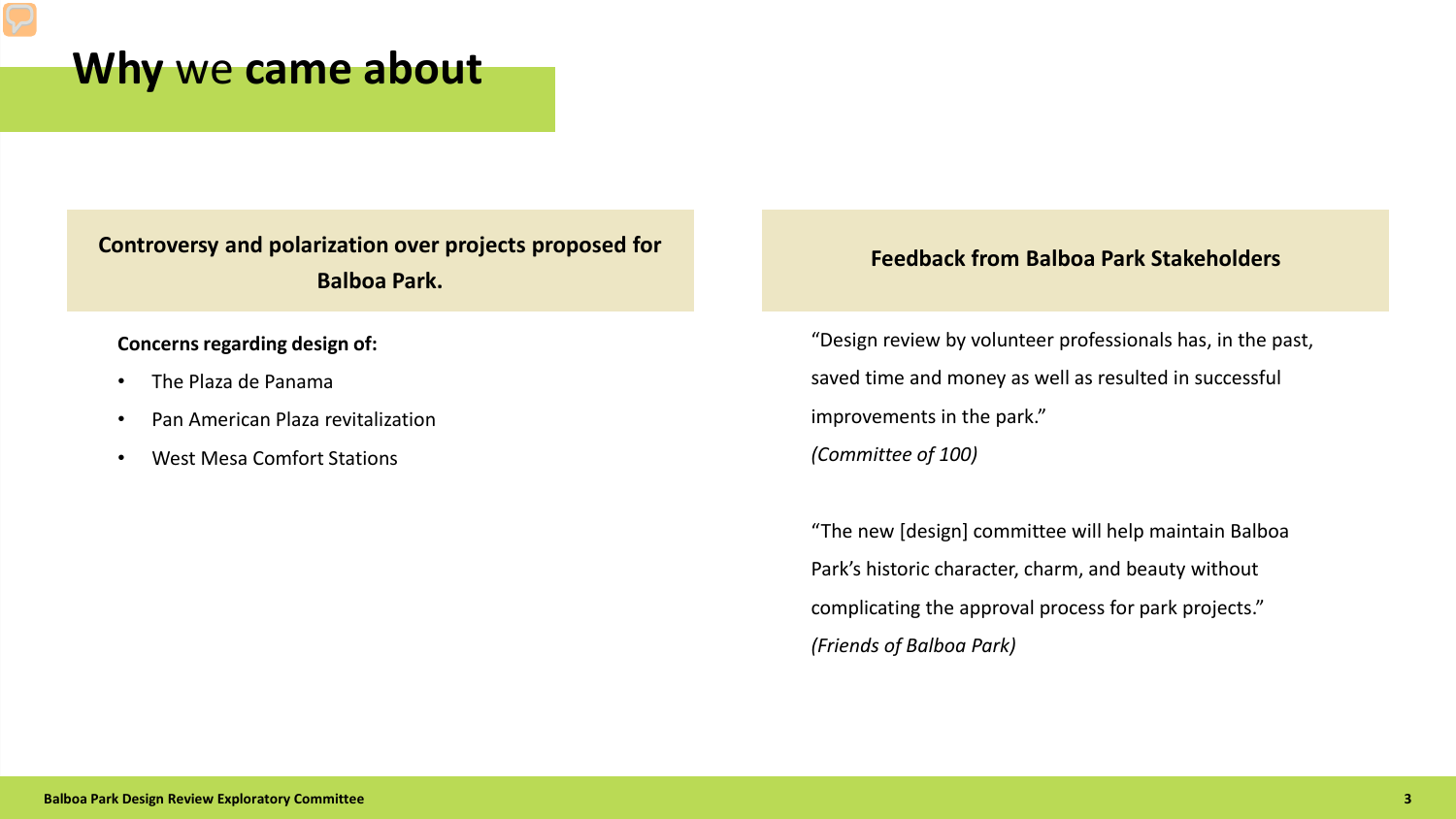#### **Legacy**



"Our generation is passing to the future a heritage of an astoundingly expanded economy devoted primarily to practical aspects of our Civilization. Compounded with this, we pass on a massive debt and a seemingly disregard for the preservation of many natural resources. It is our profound duty, therefore, that we pass intact to the future Balboa Park this transcendent work of the hands of men, some of whom have passed and some of whom are still present in our day."

**Balboa Park Study Committee – Final Report 1957**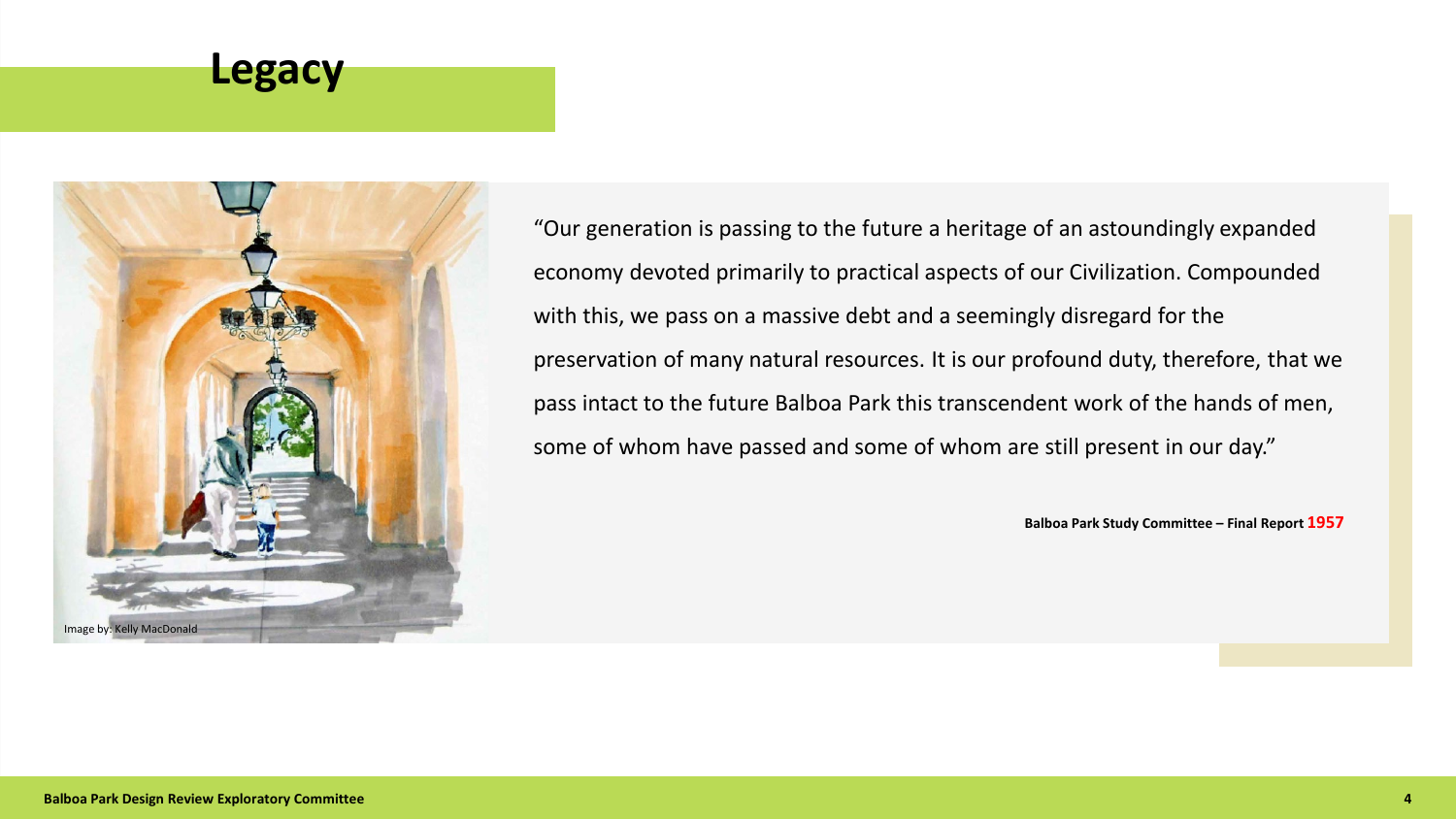#### **What** is our **charter**

Design Review Exploratory Committee Charter

**The goals of the renewed design review process will be to:**

- Speed up review and approval of projects, both by the City and Park stakeholders and supporters.
- Identify mechanisms to reduce controversy and polarization.
- Identify benefits to be gained and issues to be resolved at the outset.
- Confirm that projects fit visually and physically in the park, comply with existing park plans, and enhance the park experience.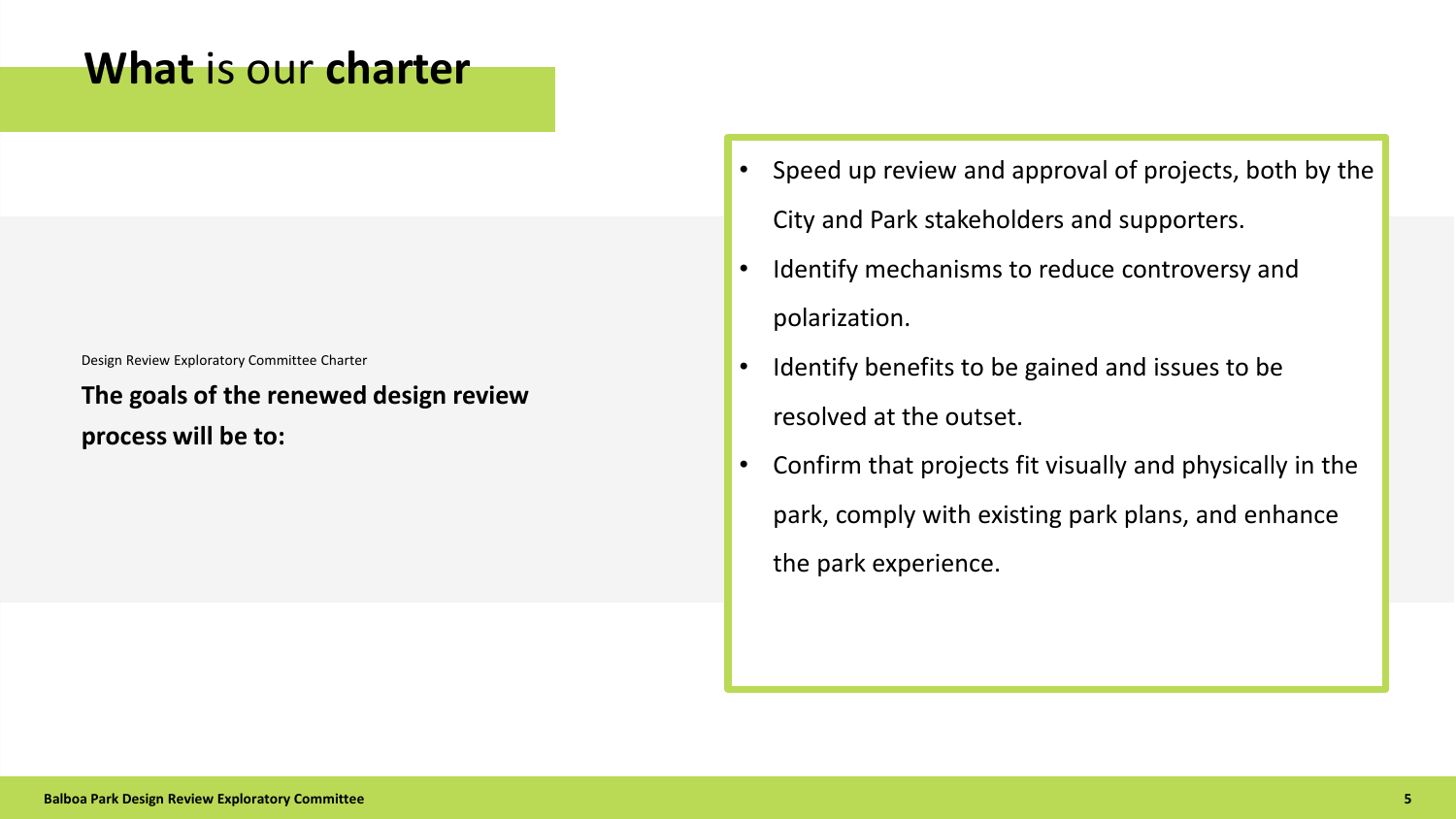#### **What** was our **process**

We sought to learn as much as possible about the perceived advantages and disadvantages of the former Design Review Board (DRB) through:

- Interviews with former DRB members, staff, and clients and
- Briefings on the Historical Resources Design Assistance Subcommittee and on park planning and design.

**This research, as well as the knowledge of our Design Review Exploratory Committee members, shaped our recommendations.**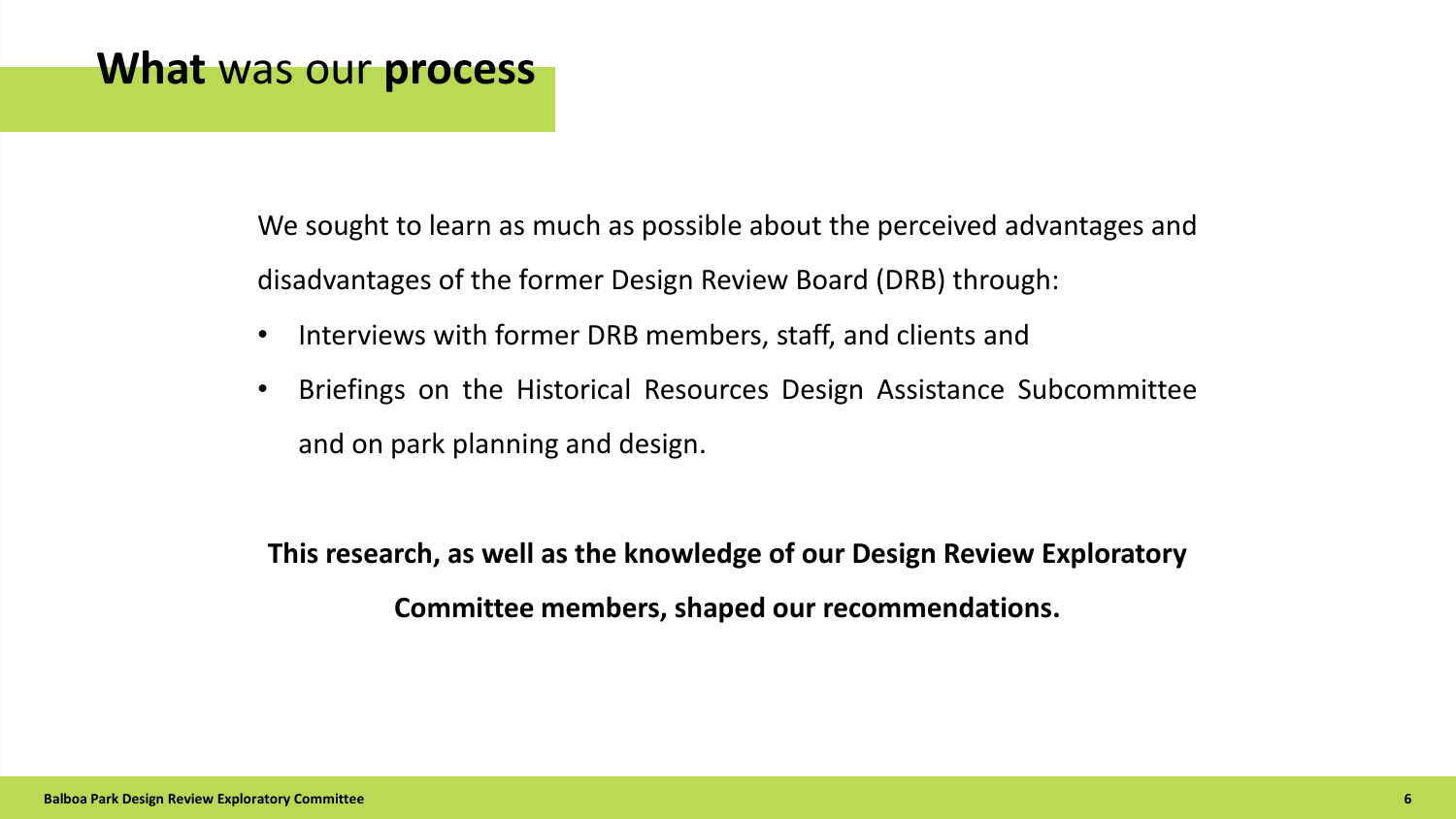## **Our process** affirmed …

#### **the purpose of a Design Assistance Subcommittee:**

- Provide professional advice to ensure that projects fit visually and physically in the park, comply with existing park plans and design guidelines, and enhance the park experience.
- Increase efficiency, clarity, transparency, and predictability in project initiation and approval.
- Reduce design-related impediments to the progress and completion of park improvement projects.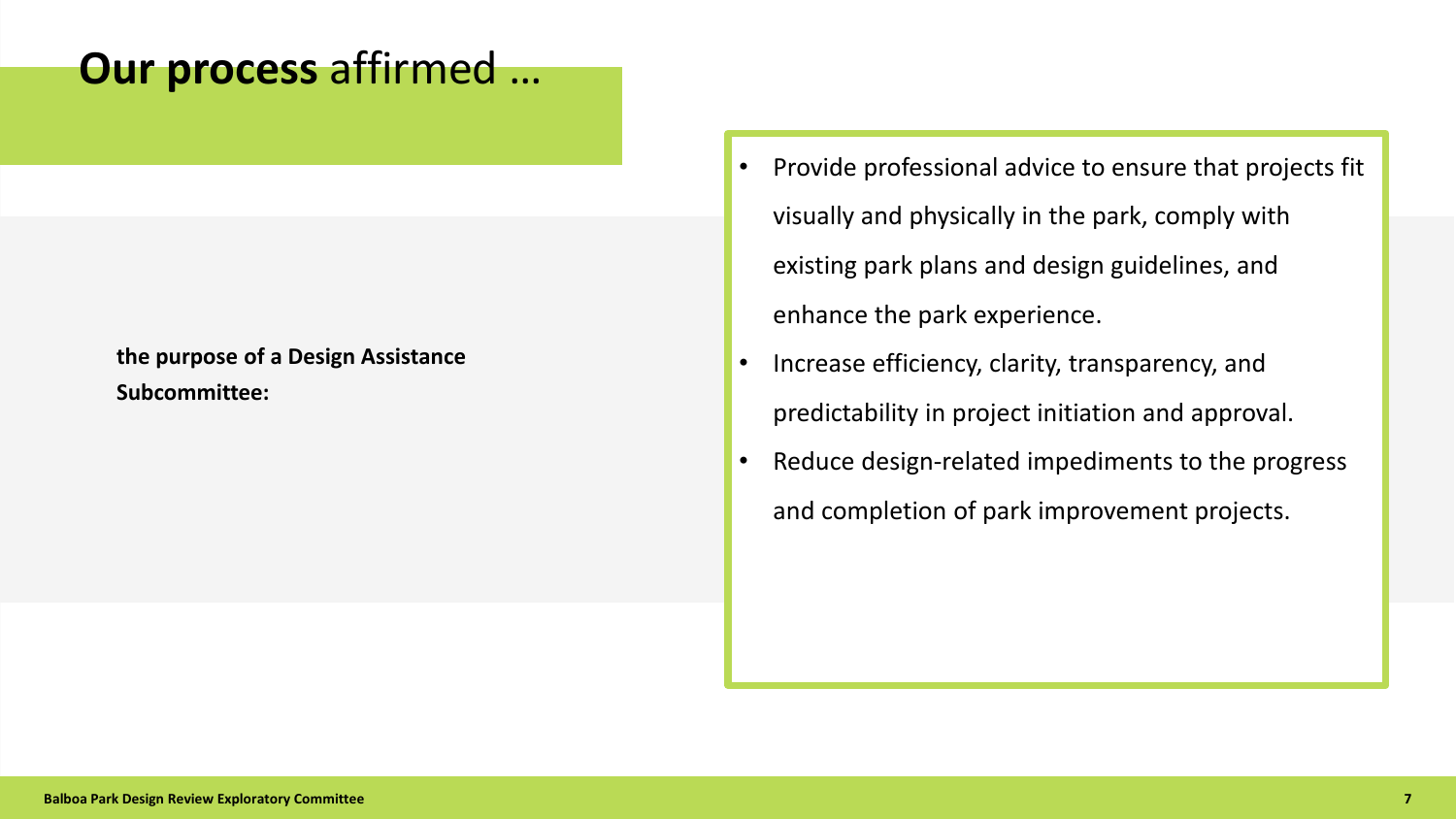#### **What** we **propose**

Recommend that the **Balboa Park Committee**, in its role **as Community Planning Group #1:**

- **Review proposed projects early** in the design process after receiving comments from the Design Review Assistance Subcommittee.
- Consider revisions to the Balboa Park Committee Bylaws to **establish the Design Review Assistance Subcommittee** as a standing Subcommittee.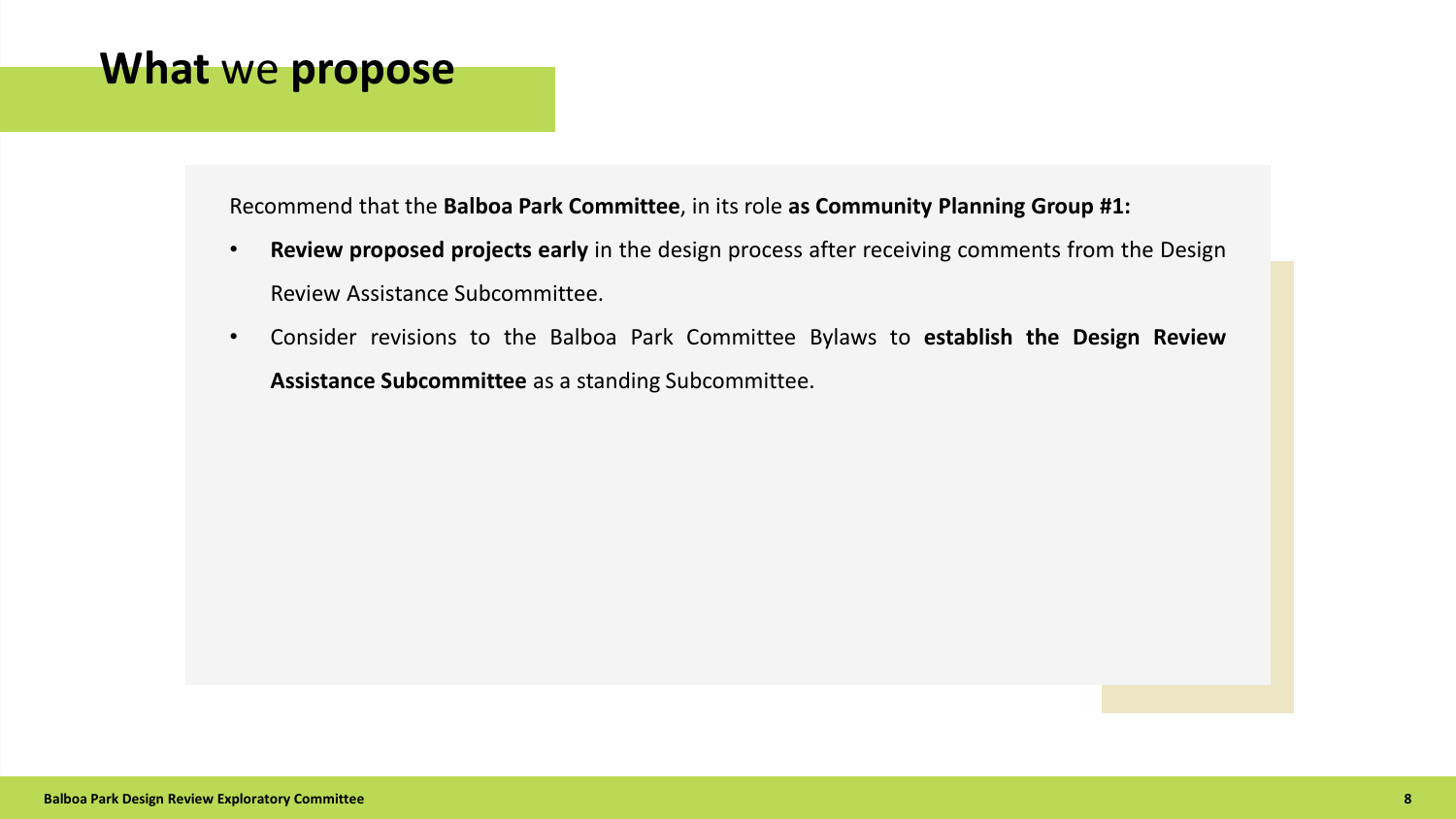# **What** are the **next steps**

**We recommend that the Balboa Park Committee, in its role as Community Planning Group #1, should:**

- Work with Parks & Recreation staff and schedule a Workshop at its next meeting. Formally appoint members of the Design Assistance Subcommittee.
- Modify the Committee's Bylaws and other required City policies to institutionalize the Subcommittee.
- Encourage future CPGs to seek Committee members from the identified professional communities.
- Incorporate design review into the Balboa Park Committee's regular meetings until the Subcommittee is established. Once established, schedule Subcommittee meetings three weeks prior to each regularly scheduled Balboa Park Committee meeting
- Adopt guidelines defining purpose, scope of work, and ways of work.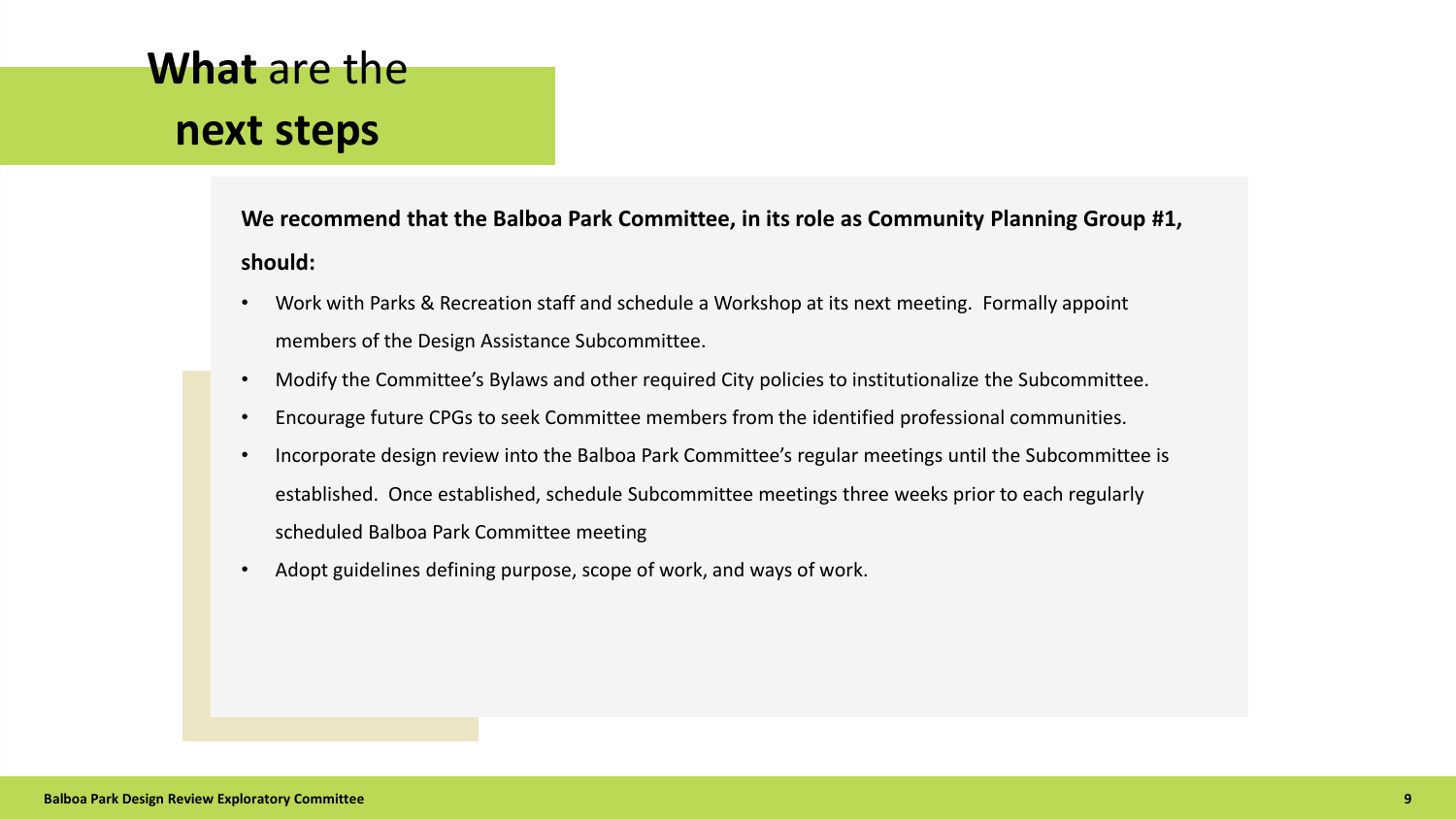### In **closing…**



Image from: San Diego History Center

"In building a city, let us remember that the material things which will endure the longest are those that express the spirit of man in art. In the arts of landscape and architecture, the spirit of a city can be preserved for the ages."

**George W. Marston, 1926 –** On the dedication of Presidio Park